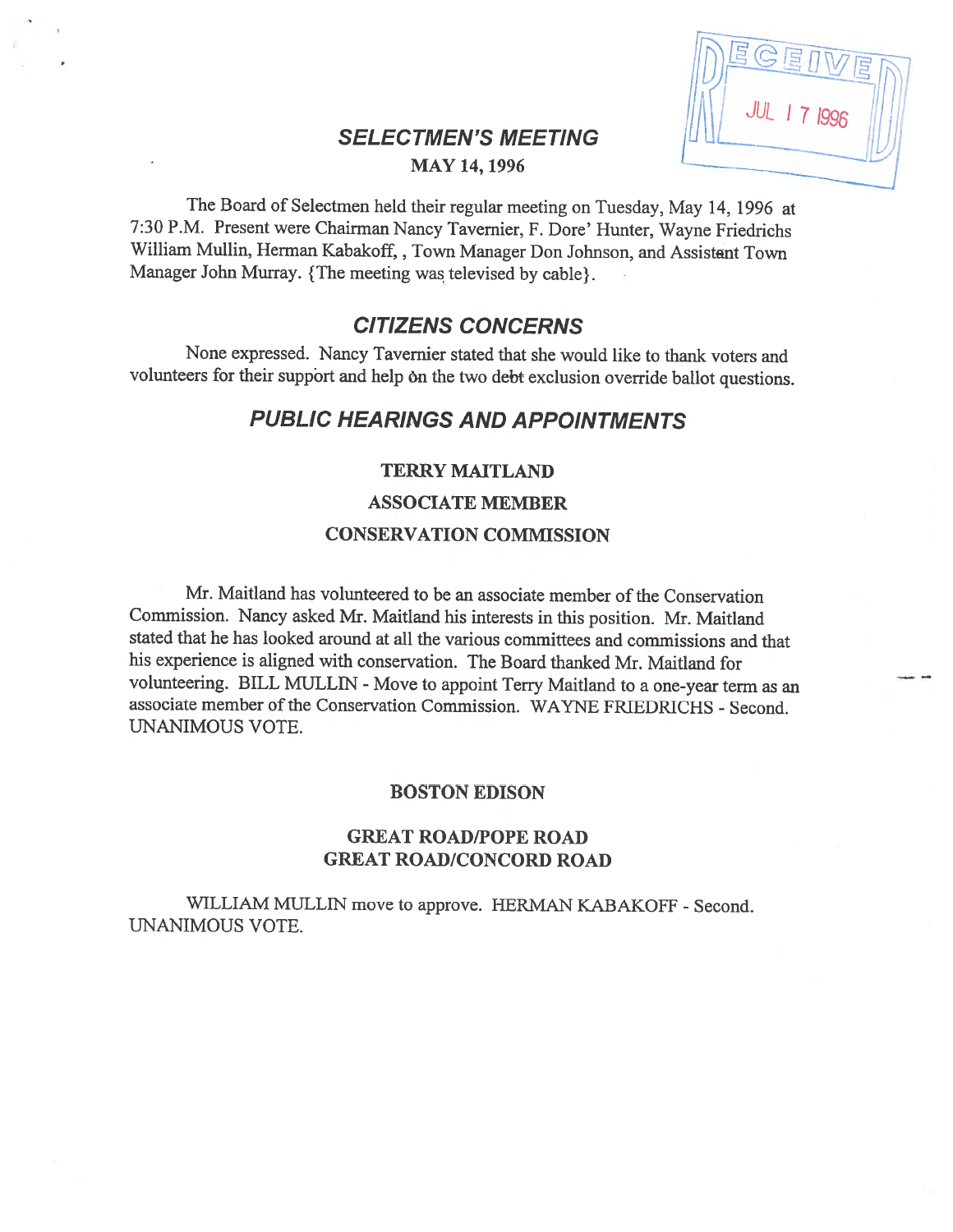## NAGOG DEVELOPMENT SITE PLAN #3/14/96-354 31 NAGOG PARK

WAYNE FRIEDRICHS - Move to continue the hearing to 9:00 PM. WILLIAM MULLIN - Second. UNANIMOUS VOTE.

### 9:00PM

Kirk Ware, of Nagog Development, stated that this is <sup>a</sup> site remaining in Nagog Park that was previously approved for development in 1988. The permits have lapsed and are being re-applied for. The site <sup>p</sup>lan application allows for the building to be the same size as approved in.1988 with some minor code revisions. Bruce Stamski, of Stamski & McNary, stated that this site will be located behind the existing shopping plaza and will be typical of the existing office buildings presently located on site. The area will have added landscaping in otder to "green up" the area. Wayne Friedrichs stated that he has no major issues with this site <sup>p</sup>ian application but did question sidewalks, runoff, lights, screening of dumpster and traffic study. The existing traffic study was rated <sup>a</sup> "D". <sup>A</sup> "D" rating is slightly less than average which <sup>g</sup>ives the west bound travel lane <sup>a</sup> slight delay. Herman questioned when the building would be occupied. Mr. Ware stated approximately <sup>3</sup> months for construction, and <sup>10</sup> months for occupancy. The Board expressed their <sup>p</sup>leasure in seeing development in Acton. WAYNE FRIEDRICHS - Move to take site plan #3/14/96-354 under advisement. DORE' HUNTER - Second. UNANIMOUS VOTE.

## DONALD MACLENNAN CEMETERY COMMISSIONER

Mr. MacLennan stated that he walks through the cemetery daily and is volunteering for this position to help keep this cemetery maintained. HERMAN KABAKOFF - Move to appoint Donald MacLennan to the Cemetery Commission to fill Walter George's term expiring June 28, 1998. WILLIAM MULLIN - Second. UNANIMOUS VOTE.

## J. JOHN MURRAY VOLUNTEER COORDINATING COMMITTEE

J. John Murray is volunteering for the VCC. The Board asked Mr. Murray why he is interested. Mr. Murray stated that he has previously been on the Fincom and would like to jump back and volunteer now that he has more time. WILLIAM MULLIN - Move to appoint J. John Murray to the Volunteer Coordinating Committee expiring June 30th 1998. HERMAN KABAKOFF - Second. UNANIMOUS VOTE.

### MAKAHA LIQUOR LICENSE VIOLATION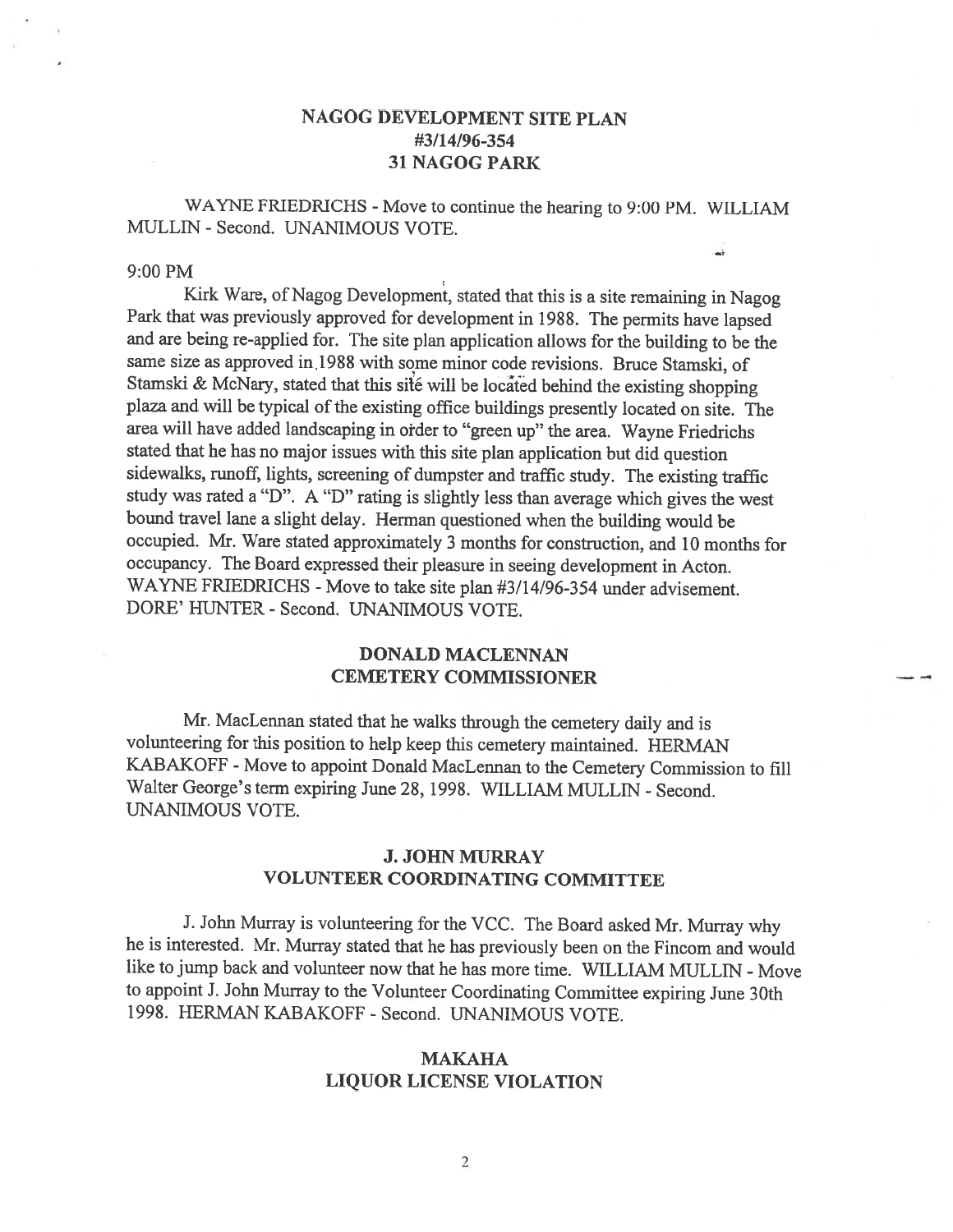Herman Kabakoff stated that he had inadvertently received information related to this matter and would recluse himself from discussion. Police Chief George Robinson, Sergeant Rogers, and Ptl Cogan were present along with Makaha's Atty., Charles Kadison, William Lee and Chung Wong. Sgt. Rogers and Ptl Cogan were sworn in by Chief Robinson. Sgt. Rogers stated that he has been employed by the Acton Police Department for <sup>21</sup> years, <sup>10</sup> of which he has been <sup>a</sup> Sgt. and during the course of his employment has seen approximately <sup>300</sup> drunk driving cases. During the night in question \$gt. Rogers worked March 16 from 3:00 PM to 11:00 PM and March 17th from 11:00 PM to 7:00 AM. At approximately 11:51 PM all units were dispatched to Makaha for <sup>a</sup> fight involving approximately <sup>20</sup> people. Chief Robinson asked Sgt. Rogers if <sup>a</sup> Rogers stated yes and the police report was distributed to the Board with names of involved blacked out in order to protect their rights. Ptl Prehl and Howe were told to clear the parking lot and Sgt. Rogers and Pt!. Cogan entered the Makaha lounge. Sgt. Rogers stated he heard angry yelling and all tables and chairs were full of people, approximately 40-50 in all. The person creating the disturbance was <sup>p</sup>laced under arrest. Sgt. Rogers asked to speak with the manager and was pointed in the direction of Mr. Wong, who is <sup>a</sup> co-owner of the Makaha. Sgt. Rogers stated that he asked Mr. Wong to speak with him approximately five (5) times and Mr. Wong continued to count money and served <sup>a</sup> subject in an intoxicated state until Sgt. Rogers pulled the liquor license off the wall, which finally got Mr. Wongs attention. Sgt. Rogers asked Mr. Wong if he had training in recognizing intoxicated people and responded that he didn't know. At this point more yelling ensued and two more people were <sup>p</sup>laced under arrest. One subject blew <sup>a</sup> .20 breathalyzer and the other blew <sup>a</sup> .17. The subjects stated that they had been drinking at <sup>a</sup> wedding reception prior to entering the Makaha lounge. Chief Robinson asked Sgt. Rogers how many times he asked Mr. Wong to speak with him. Sgt. Rogers stated in <sup>a</sup> seven or eight minute period - five (5) times. Dore' Hunter asked what the nature of disturbance was regarding the 2nd and 3rd arrest. Sgt. Rogers stated that angry yelling, obscenities, balance problems, red, <sup>g</sup>lassy eyes and loud slurred speech caused these subjects to be <sup>p</sup>laced under arrest. Dore' asked Sgt. Rogers why he didn't go behind the bar to get Mr. Wong. Sgt. Rogers stated that he hesitated to go behind the bar where liquor and money are kept and that he felt Mr. Wong should go to him. Dore' also asked Sgt. Rogers how he knew the individual that was served by Mr. Wong was intoxicated. Sgt. Rogers stated that the bar seemed to be holding him up, had difficulty in retrieving money, loud, <sup>g</sup>lassy and watery eyes, and was continuously laughing. Dore' asked if Sgt. Rogers saw the alleged intoxicated individual drink the beer that Mr. Wong served him. Sgt. Rogers stated that he did not observe him. At this point the fourth individual placed under arrest was taken out of the bar for being loud and disorderly. It was asked how many Makaha employees were present. Sgt. Rogers stated that he saw three other employees and Mr. Wong. Sgt. Rogers stated that the lounge cleared with the fourth arrest. It was asked if this was a typical response by Makaha employees when there has been disturbances in the past. The answer was no. It was asked if Mr. Wong understood Sgt. Rogers request to speak with him.. Sgt. Rogers stated absolutely.

Charles Kadison, attorney for the Makaha, stated that this case is very unusual in size and veracity. Atty. Kadison stated that it would have been very easy for Mr. Wong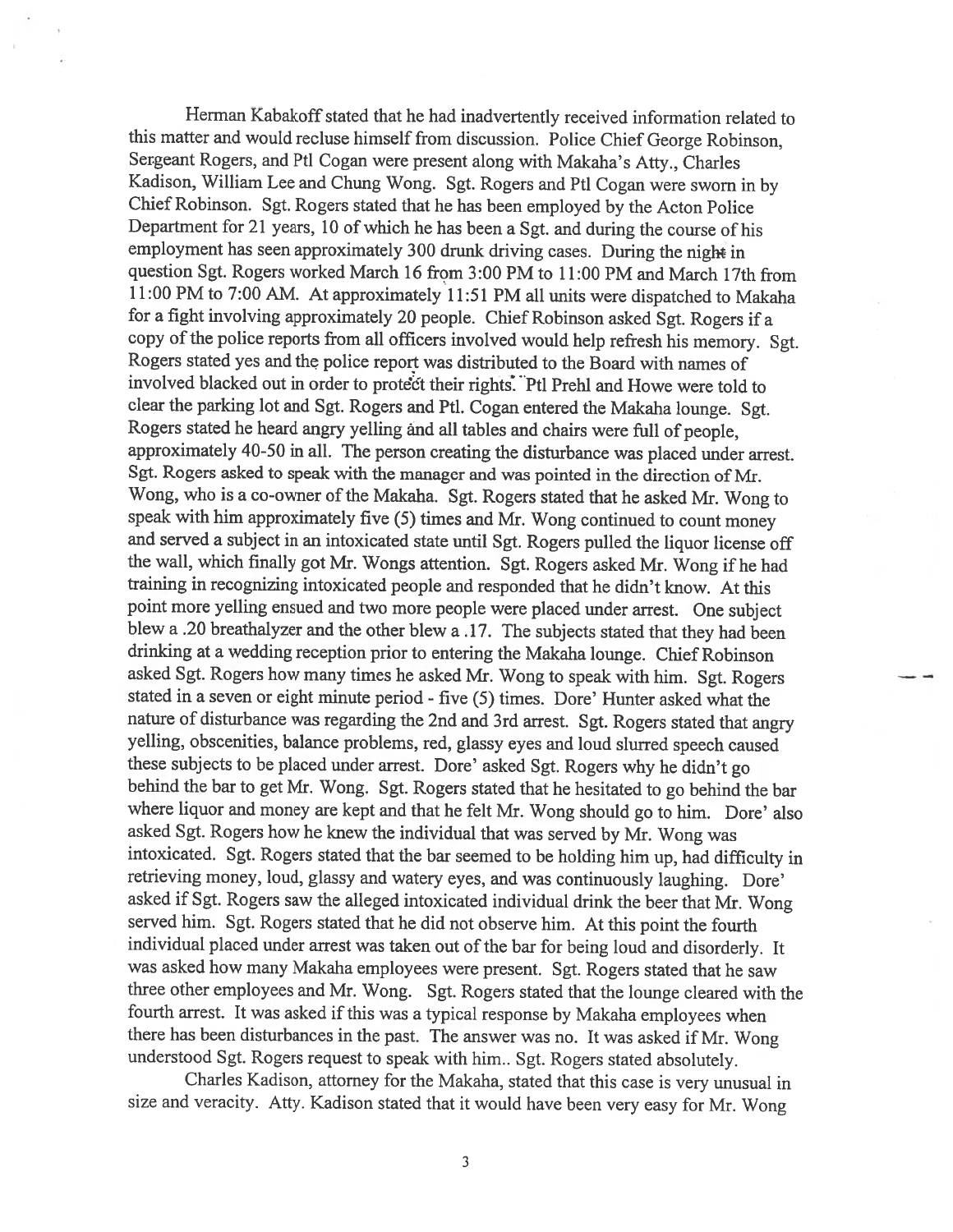to become overwhelmed. The Makaha has been functioning for the past <sup>3</sup> 1/2 years under the current owner. Makaha has had <sup>a</sup> clean record with the exception of its beginning <sup>25</sup> years ago. Atty. Kadison also stated that Mr. Wong is <sup>a</sup> Co-Owner not <sup>a</sup> manager of Makaha.

Mr. Wong stated that he had been working at the Makaha and that his shift was over at 8:30 PM. At 8:30 PM he sat down in the bar area and watched a baseball game and had dinner. Mr. Wong was sitting at the first table with some customers. Mr. Wong<br>stated that it had been a quiet night until the wedding party arrived at approximately<br>11:00 PM. Mr. Wong stated that without warning sc couldn't control the crowd and guessed he called police. Mr. Wong stated that the first police officer asked him if he was the manager and he stated that he guessed he was. Mr. Wong stated that he was asked why they were serving intoxicated people. Mr. Wong replied that he was sitting in the corner talking to friends not really observing the patrons, and asked the waitress if everyone was paid up. Mr. Wong stated that he proceeded to help the waitress by ringing up a large check for patrons who wanted to leave and was trying to finish processing this when Sgt. Rogers w help the waitress by ringing up a large check for patrons who wanted to leave and was that Sgt. Rogers asked him where the license was and Mr. Wong showed it to him and Sgt. Rogers proceeded to take it off the wall and asked him why they were serving intoxicated patrons. Mr. Wong stated that he had taken th female part-owner should have been in charge. Dore' also asked Mr. Wong when he instructed staff to stop serving alcohol. Mr. Wong stated that he didn't think to stop serving. Dore' asked who was ringing up the checks prev them. Mr. Wong stated that he thinks he said there is a disturbance, can you send someone. At any time was liquor not served. No. Dore' asked Mr. Wong what phone he used to call the police. Mr. Wong stated that he used the front desk phone. Dore' asked Mr. Wong if he was sure he called the police. Mr. Wong stated that he thought he did. Dore' asked Mr. Wong if he consumed alcohol. Mr. Wong stated that he had a couple of drinks.

Atty. Kadison stated that clearly the Makaha did not take the correct actions and that policies have been changed as <sup>a</sup> result of this incident. If another disturbance takes <sup>p</sup>lace the bar will immediately be shut down until the problem is solved and the Makaha that Makaha recently passed the sting operation. Mr. Lee, Manager of the Makaha apologized for the incident. Mr. Lee was reminded that part of owning a liquor license requires the manager or designee to be on premises at all times. Clearly, there was not a designee or manager on duty this particular night. It was asked what percent is alcohol business. It was stated that it was 25%. It was asked if the 911 tape was available for review regarding who <sup>p</sup>laced the call asking for help. Cheif Robinson stated that the <sup>911</sup> tapes are erased every 30 days.

Dore' stated that clearly alcohol should not have been served during this disturbance. DORE' HUNTER - Move to take under advisement until May 28th when a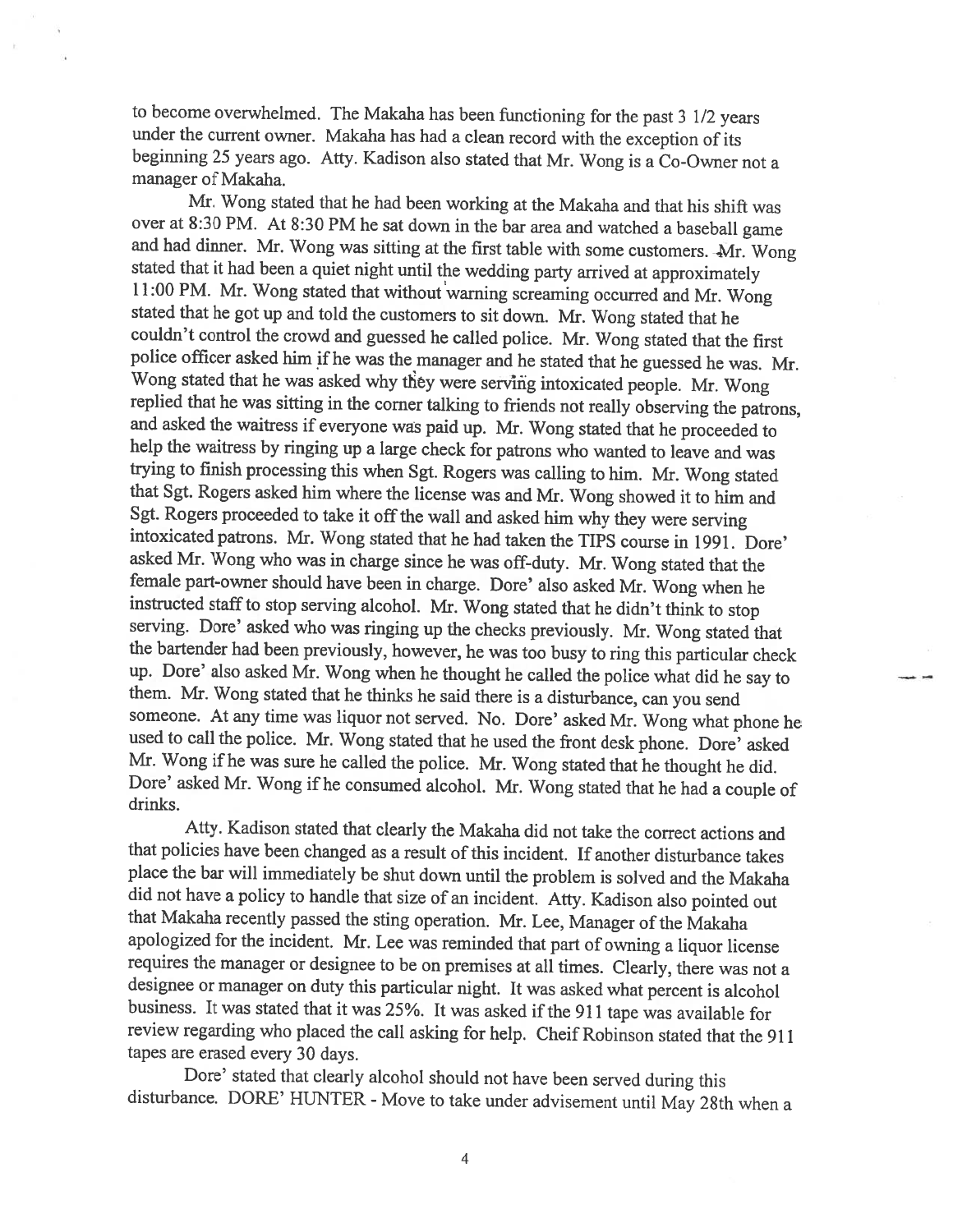decision will be made. WAYNE FRIEDRICHS - Second. UNANIMOUS VOTE. (Herman Kabakoff recused himself.)

## SELECTMEN'S BUSINESS

## ACTON ARBORETUM BANNER REQUEST

The friends of the Acton Arboretum have requested the <sup>p</sup>lacement of <sup>a</sup> banner/sign to be posted below the permanent sign located at the entrance of the Arboretum. WAYNE FRIEDRICHS - Move to approve sign request. WILLIAM MULLIN - Second. UNANIMOUS VOTE.

32

## HAZARDOUS MATERIAL FEE WAIVER

Superintendent of Schools, Isa Zimmerman, has requested a fee waiver of the renewal applications for the hazardous material storage fees from the Board of Health. There are presently eight sites at \$1 10.00 per site. The local schools under Class <sup>I</sup> of the Uniform fee Policy are excempt from the fees which amounts to <sup>5</sup> sites at \$550.00. Therefore the regional schools are requesting <sup>a</sup> fee waiver of \$330.00. Supt. Zimmerman stated that this request is made due to the fact that this was not budgeted and that we are all part of the same infrastructure and do share the use of facilities when the need arises. Bill Mullin stated that we should not waive this fee, however, we should waive it this once and include a copy of the Uniform Fee Policy. Wayne stated that he could not see waiving this fee to the Regional Schools, due to the fact that the Town has been <sup>p</sup>icking up costs of the regional side for a long time. The Board also stated that we have not budgeted \$1,899.91 billed to us by the schools for six nights of Town meeting. WILLIAM MULLIN - Move to waive \$330 hazardous materials fee to the Regional School Department and that a copy of the Uniform fee policy be given to the schools with the understanding that this is <sup>a</sup> one time occurrence. HERMAN KABAKOFF - Second. <sup>4</sup> - 1(with Wayne voting No) Motion passes.

## MINUTEMAN TECH HOUSE BUDGET PROPOSAL

Minuteman Tech has written to the Board of Selectmen asking us to write to Lt. Governor Cellucci, Honorable David Magnani, and Honorable Stanley Rosenberg seeking Senate action regarding the "late night" amendment that was recently passed by the House. The legislation states that all 95-96 tuition dollars are used to reduce 96-97 assessments to member towns. Half of the tuition billed in June and collected in July and August would sit unused to FY98 and that tuition shall be returned to the member communities. This bill would leave Minuteman with <sup>a</sup> FY97 budget deficit between \$794,000 and \$1,588,000, depending on interpretation. This bill impacts all other vocational regions serving tuition students. The Board discussed the impacts other communities are facing. WILLIAM MULLIN - Move to write letters of support to the

5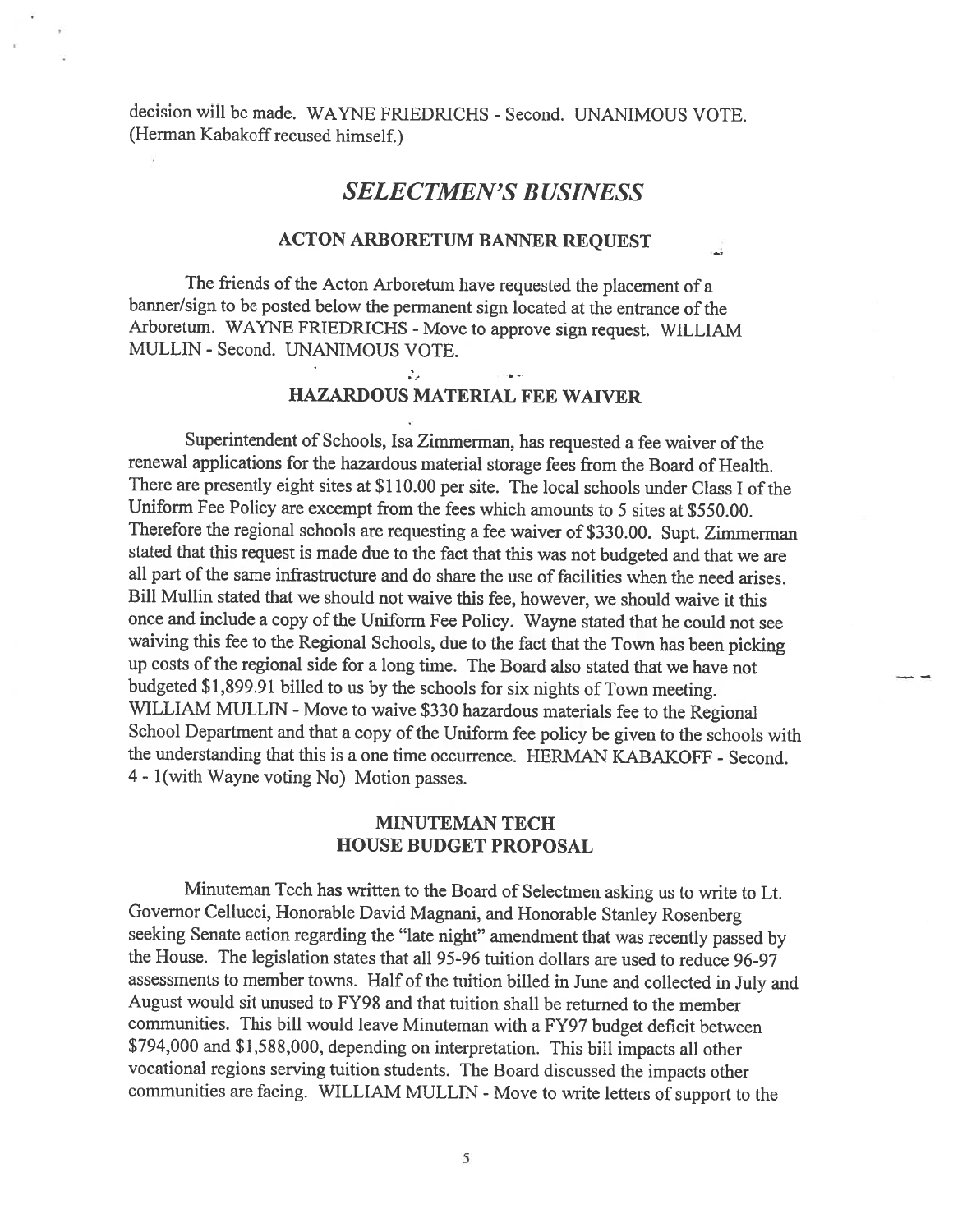three entities listed above supporting the legislation needing Senate action. HERMAN KABAKOFF - Second. UNANIMOUS VOTE. The Board also stated that they would like to invite Minuteman in for <sup>a</sup> future meeting with the Board.

\* DORE' HUNTER ARRIVED 8:35 P.M.

### VETERAN'S LIST

Nancy asked that <sup>a</sup> list of veterans be <sup>p</sup>laced in her packet.

#### ACTON BOXBOROUGH SCHOOL SUB COMMITTEE MEETING ON CABLE TV  $\mathcal{J}_{\mathcal{E}^+}$

Nancy stated that there would be <sup>a</sup> AB Regional Sub-Committee meeting on Cable TV on May 20, <sup>1996</sup> at 7:30 PM. The Board stated that this was the same night as the Rosen Hearing, however, Dore' and Herman stated that they would attend from 7:30 to 8:00. The Board also discussed that these meetings should be televised on cable for Acton residents to watch, and a letter of support should be sent stating that any town that is able to have these meetings televised should be <sup>g</sup>iven the opportunity to view them.

### CONCORD AUTO AUCTION

Dore' stated that the Concord Auto Auction is not in compliance with their existing site <sup>p</sup>lan. The Board directed Garry Rhodes, Building Commissioner, to investigate change of operations, loading and unloading, noise levels, and amount of vehicles stored on site. The Board also questioned the recent solicitation to public at large.

#### CHAPTER 0

Bill Mullin stated that there would be <sup>a</sup> meeting in Mid July regarding Chapter <sup>0</sup> and that the Chamber of Commerce will be involved in the process.

## CONSENT A GENDA

WILLIAM MULLIN - Move to approve consent calendar as printed. WAYNE FRIEDRICHS - Second. UNANIMOUS VOTE. The Board stated that the gift from 3Com was especially thought out and generous.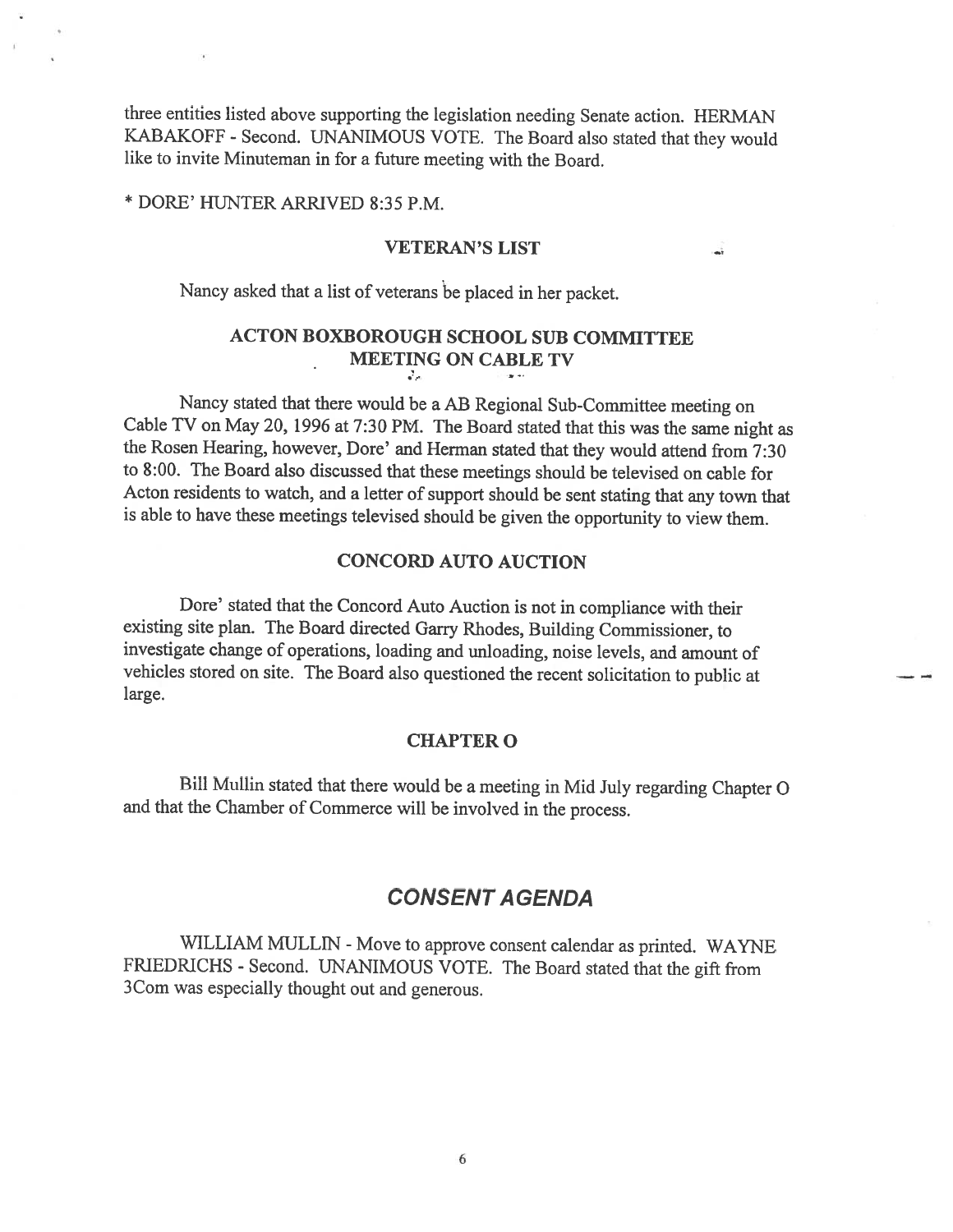## TOWN MANAGERS REPORT

## BUILDING DEPARTMENT SELF FUNDING PROGRAM

WILLIAM MULLIN - Move to accept self funding program. DORE' HUNTER -Second. UNANIMOUS VOTE.

## QUARTERLY REPORT

Don stated that the 3rd quarterly report is ready and will be transmitted to Fincom tomorrow.

## VAILLANCOURT PROPERTY

Don stated that <sup>a</sup> meeting with Peter Vaillancourt regarding the sale of his property (needed for Library Expansion) had been set up and that there have been interesting twists that need to be negotiated.

WAYNE FRIEDRICHS - Move to go into executive session for the purpose of discussing contract negotiations. All ayes.

The Board adjourned for executive session at 10:50 P.M.

Ma reductor

Date<sup>-</sup>

Ball

Sheryl Ball/3 Recording Secretary Min 5 14. Doc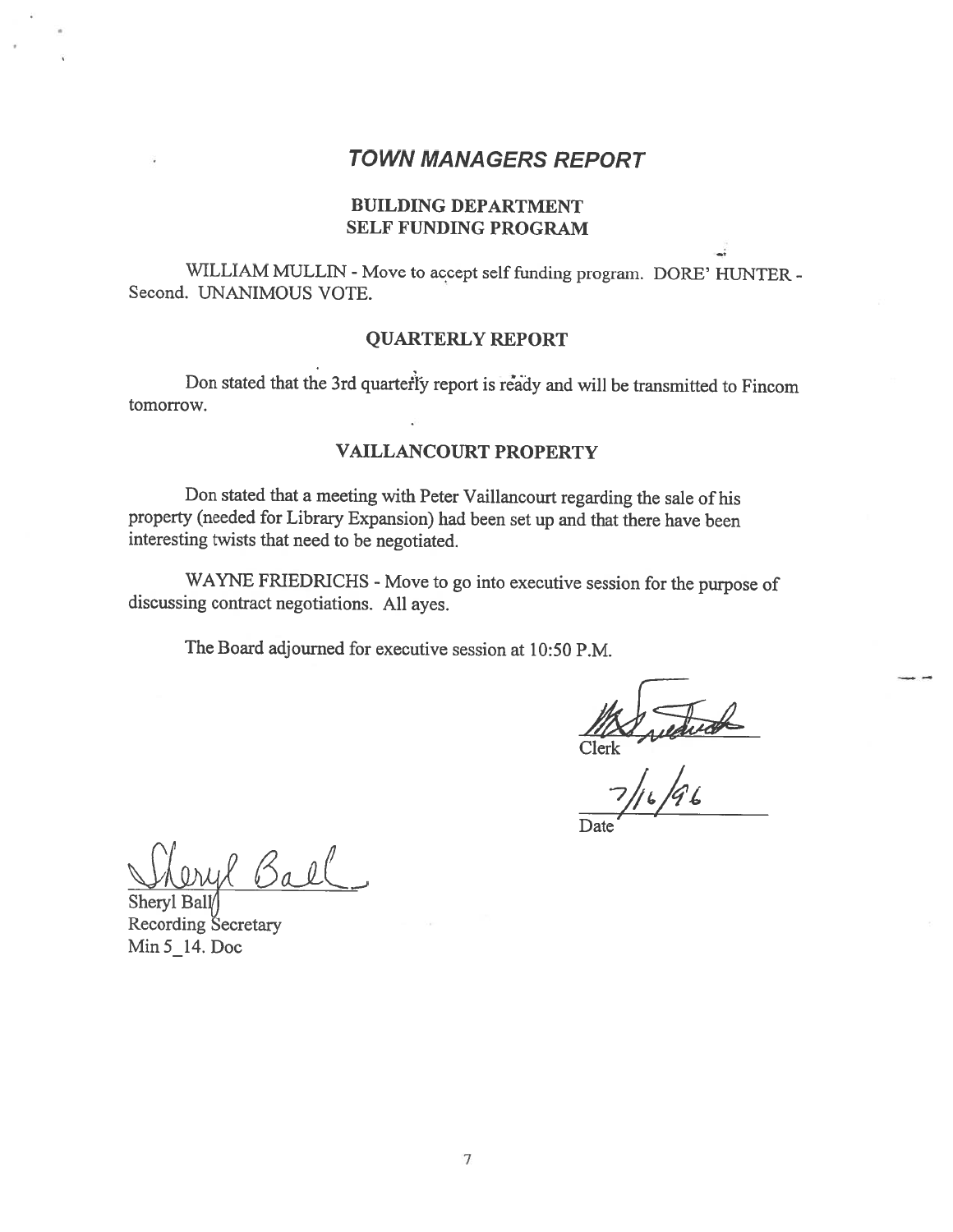TO Board of Selectmen

FROM: Nancy E. Tavernier, Chairman

SUBJECT: Selectmen's Report

## AGENDA Room 204 MAY 14, 1996

 $\mathcal{J}_\mu$ 

I. CITIZEN'S CONCERNS

- IL PUBLIC HEARINGS & APPOINTMENTS
- 1. 7:31 TERRY MAITLAND CONSERVATION COMMISSION INTERVIEW Enclosed<br>please find Mr. Maitland's Citizen Resource Sheet and comment from VCC Fregarding appointment as an Associate Member of the Con. Com for a term to expire 6/30/97 for Board Action.
- 2. 7:34 BOSTON EDISON Great Road/Pope and Great Road/Concord Road -<br>Enclosed please find a request and staff comment from Boston EDISON for<br>Board action.
- 3. 7:35 NAGOG DEVELOPMENT SITE PLAN #31145196-354 -31 Nagog Park Enclosed <sup>p</sup>lease find materials and staff comment for Board review and action.
- 4. 7:45 DONALD MACLENNAN CEMETERY COMMISSIONER INTERVIEW -<br>Enclosed please find Mr. MacLennan's Citizen Resource Sheet and comment<br>from VCC regarding appointment as a Cemetery Commissioner to fill Walter<br>George's unexpir
- 5. 7:55 J. JOHN MURRAY VCC INTERVIEW Enclosed please find Mr. Murray's<br>Citizen Resource Sheet and comment from VCC regarding appointment as a member Citizen Resource Sheet and comment from VCC regarding appointment as a<br>member of the Volunteer Coordinating Committee to fill Walter George's<br>unexpired term until June 30, 1998 for Board Action
- 6. 8:00 THE ACTON JAZZ CAFE 452 Great Road COMMON VICTULLER'S LICENSE - Enclosed please find a request for a Common Victuller's License and an Entertainment License for The Acton Jazz Cafe' with staff comment for Board review and action.
- 7. 8:05 THE ACTON JAZZ CAFE 452 Great Road TRANSFER OF AN ALL<br>ALCOHOLIC BEVERAGE LIQUOR LICENSE Enclosed please find a request<br>to transfer the Liquor license with staff comment for Board action. In addition, Mr.<br>Rose